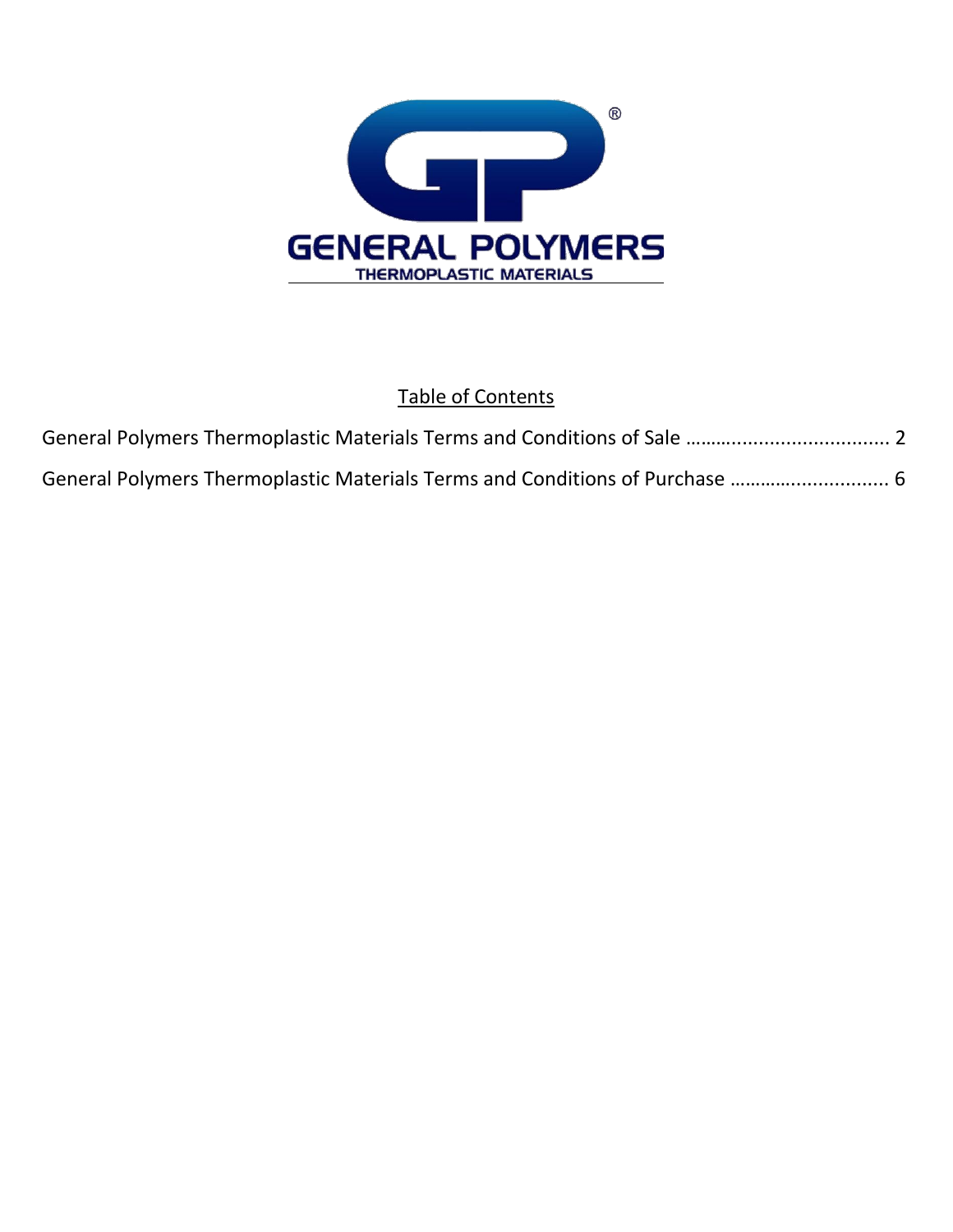## **GENERAL POLYMERS THERMOPLASTIC MATERIALS** TERMS AND CONDITIONS OF SALE

Sales under these terms and conditions (these "Terms") are by General Polymers Thermoplastic Materials, a Michigan, USA corporation, ("Seller") to the entity named as the buyer or purchaser ("Buyer") in the documentation to which these Terms are attached or with which they are associated and are conditional upon Buyer's agreement with these Terms and only these Terms. If these Terms are first tendered to Buyer before Buyer tenders a purchase order or similar document to Seller, these Terms are in lieu of any terms later submitted by Buyer and Seller rejects all additional or different terms and conditions of Buyer, whether confirmatory or otherwise. If Seller tenders these terms after the tender by Buyer of other terms, whether as part of a purchase order or otherwise, then Seller's acceptance of any offer by Buyer associated with Buyer's terms is expressly conditioned upon Buyer's acceptance of these Terms exclusively and to the exclusion of any proffered Buyer terms or conditions, regardless of whether these Terms contain any terms additional to, or different from, any terms proffered by Buyer. Buyer's performance, or acceptance of, or payment for, any products from Seller will constitute Buyer's acceptance of these Terms exclusively. These Terms, together with any associated description of the products and quantity and price terms that are the subject of the purchase and sale transaction under these Terms constitute a "Supply Agreement." Buyer represents and warrants that any products that it purchases from Seller are for business or commercial use only and not for domestic, personal, family, or household use.

1. Description of Products. Seller agrees to sell, and Buyer agrees to purchase, the products described as part of the Supply Agreement.

2. Prices; Quantities. The prices of the products and/or services supplied by Seller are as stated in the Supply Agreement. Prices may be adjusted to the prices in effect at the time of delivery, whether as a result of fluctuations in commodity prices or otherwise. Except as otherwise stated in a Supply Agreement, all pricing is EXW (Incoterms 2010) Seller's facility or such other location as Seller specifies in a Supply Agreement. Buyer acknowledges and agrees that the prices for certain products offered by Seller are based on Buyer purchasing a stated minimum order quantity and/or minimum shipment quantity of those products. Where Buyer orders a product that is subject to a minimum order quantity and the quantity ordered does not meet that minimum order quantity, Seller reserves the right to adjust the price or ship the minimum order quantity at Seller's discretion. Where a Supply Agreement states a quantity but does not state a period over which the quantity is to be ordered or delivered, the period over which the quantity is to be ordered or delivered will be a reasonable time under the circumstances. Where a Supply Agreement states a quantity over a specified period but does not identify specific quantities to be shipped within that period, the parties anticipate that Buyer will order, and Supplier will ship, the quantity evenly over the stated time. Seller will use commercially reasonable efforts to accommodate orders (a) in excess of the quantities specified and/or (b) for quantities greater than would be expected if the orders were evenly spread over the contemplated time period; but Seller makes no guaranty of shipment of such excess quantities and, further, reserves the right to allocate products to customers from which Seller has firm orders for specific quantities at specific times.

3. Taxes and Fees. All prices are exclusive of sales, use, excise, customs, export, import, commodity and/or any other taxes. Buyer will pay all such taxes and any license fees or other charges incidental to the sale of products. Buyer will, at Seller's request, provide to Seller reasonable proof of payment by Buyer of such taxes, fees, and assessments. If Seller is required to prepay any taxes on behalf of Buyer, Buyer will promptly reimburse Seller for all such taxes paid. If provision of the products and/or services requires any documentary letter of credit or similar document, instrument, or process, Buyer shall pay all fees and costs associated therewith.

4. Payment Terms. Unless provided otherwise in writing in a Supply Agreement, payment terms are net 30 days from date of shipment on approved credit by Seller. Buyer will pay any invoice issued by Seller without discount, setoff, or reduction. Seller may, at its sole discretion, require payment by bank transfer, cash, certified check, or letter of credit. All trading accounts are subject to prior approval of Seller's credit department in accordance with Seller's credit policies and practices in effect from time to time. Seller may revise the amount of credit or terms of payment at any time for any reason. If Buyer fails to make payment when due or defaults in any other way, Seller may, at its option, without limiting any of its other rights or remedies available under these Terms or applicable law, and until Buyer's account is current: (1) withdraw credit and suspend or cancel performance under any or all Supply Agreements; and/or (2) reschedule shipment. Seller may invoice separately for each shipment and, in any case, Buyer will pay for each shipment as invoiced without regard for other shipments.

5. Shipments. Seller will ship EXW (Incoterms 2010) Seller's facility or such other location as Seller specifies in a Supply Agreement. Seller may select the freight carrier, and Buyer accepts carrier selection by Seller unless Buyer timely specifies in writing an alternative carrier reasonably acceptable to Seller. Delivery of products to the carrier constitutes delivery to Buyer, title to products will pass to Buyer, and Buyer will have all risk of loss or damage at that time. Any claims against Seller for shortages or nonconformance that could, with due diligence, be discovered by inspection upon receipt must be made within 10 days after receipt. Seller will package the products in accordance with Seller's standard practice. Seller may make deliveries in installments with appropriate partial invoicing issued for each such installment. Seller may, but will not be required to, shorten lead times, and deliver products more quickly than originally estimated, in accordance with Buyer requests, but reserves the right to increase pricing accordingly, or impose break-in charges, for directly or indirectly affected products or shipments thereof. Each shipment of products to be delivered is a separate sale and Buyer will pay the price for each shipment without regard for any failure to deliver, or non- conformity of, any previous or subsequent shipment. Seller's breach or default in the delivery of any particular shipment will not permit Buyer the right to refuse to receive any other shipment. Time is not of the essence and Buyer is not entitled to reject an otherwise conforming tender made within a reasonable time. Any failure by Buyer to pay for any shipment within the time stated for payment is an anticipatory material breach with regard to other shipments. Once Seller commences production of products and/or provision of services and/or determines a shipping or delivery date with regard to the same, Seller will be entitled to provide, ship, and/or deliver such products and/or services and receive payment therefor and Buyer may not revise the timing for receipt of such products and/or services.

6. Security Interest. Buyer grants to Seller a security interest in the products supplied under any Supply Agreement and any proceeds thereof and accessions thereto as security for Buyer's obligations (payment and otherwise) to Seller. Seller may file any financing statement or similar document and/or take any other action permitted by applicable law to perfect and enforce such security interest and, if local law requires that a financing statement or similar document be signed or otherwise acknowledged by a debtor party, Buyer authorizes Seller to execute and deliver on Buyer's behalf any such document.

7. Termination; Default. (a) Termination for Default. Either party may, without prejudice to its other rights or remedies, terminate a Supply Agreement by notice to the other party if: (1) the other party files a petition in bankruptcy or assignment generally for the benefit of creditors or initiates, or has initiated against it, any similar proceeding under any law with respect to creditor's rights, adjustment of debts, or similar law, becomes insolvent, becomes, or admits that it is, unable to pay its debts generally as they become due, or has a third-party manager or receiver appointed over any of its assets or (2) the other party defaults under these Terms and does not remedy the default within 30 days (10 days in the case of payment defaults) following notice by the aggrieved party. (b) Adequate Assurance of Performance. In any circumstance where Seller has the right to demand adequate assurance of Buyer's performance (such as, but not limited to, under Section 2-609 of the Uniform Commercial Code, where applicable), Buyer will provide such assurance within a reasonable time not to exceed five days. (c) Other Termination by Seller. If Buyer fails to pay in accordance with these Terms or any Supply Agreement or fails to comply with any provision of these Terms or any Supply Agreement, Seller may terminate any Supply Agreement as to unshipped portions of the products and terminate any applicable raw materials orders placed with its suppliers, and Buyer will remain liable for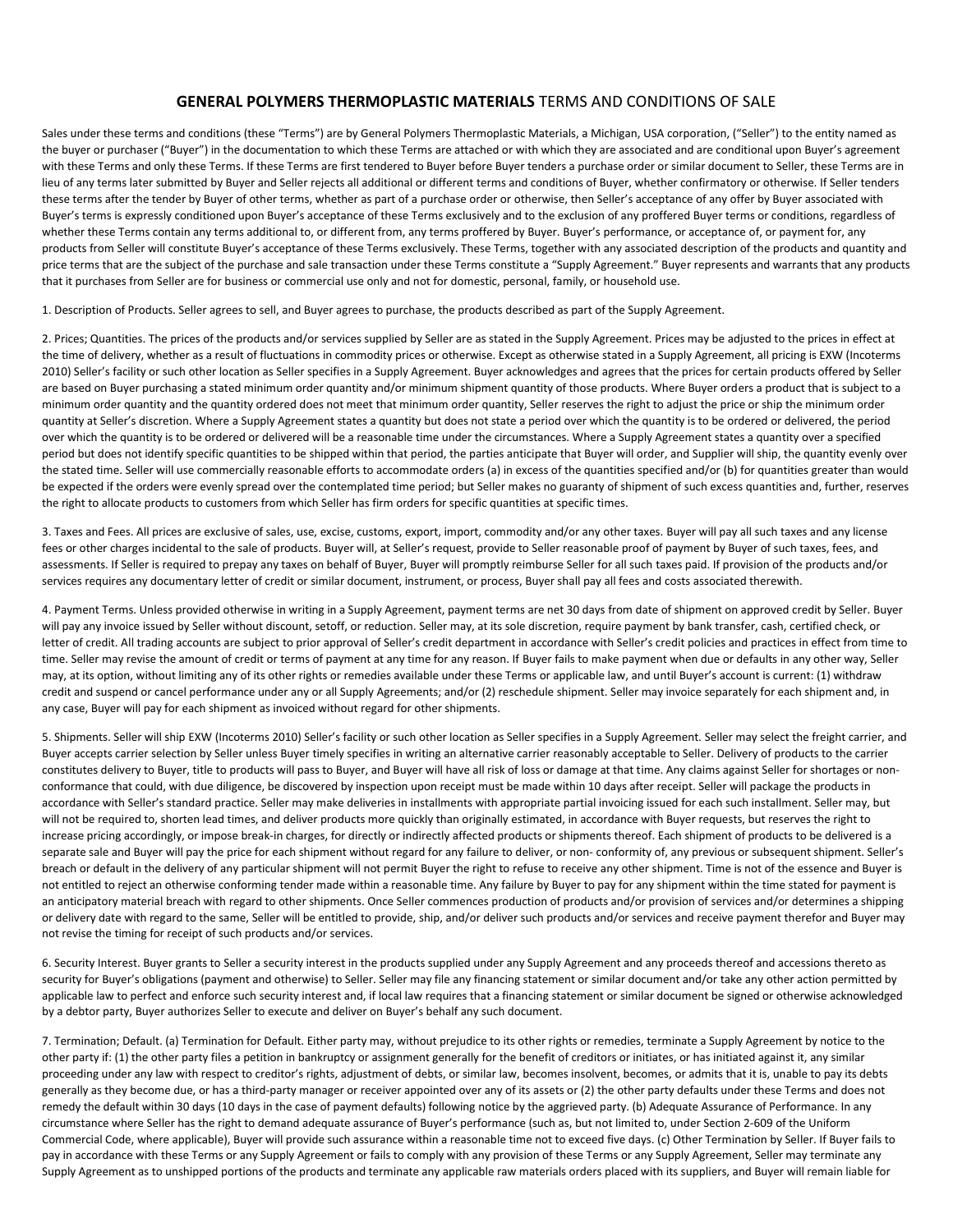shipped products. If Seller elects to continue to make shipments after the Buyer has failed to make payment for the shipment in advance or fails to provide adequate assurances of performance, no action by Seller shall constitute a waiver of any default by the Buyer or in any way affect Seller's remedies for any such default.

8. Product Changes. Seller may, at any time and without notice to the Buyer, change the product(s) in any way that does not adversely affect the form, fit or function of the product(s) in any material respect. If Buyer at any time directs changes or causes Seller to make changes to the product(s), drawings, or specifications of the products(s), or otherwise wishes to change the scope of a Supply Agreement, including, but not limited to, such matters as inspection, testing, or quality control, Seller may terminate the Supply Agreement with respect to the items affected by such change(s) or reasonably change the time for performance and/or the price of product(s) to take into account the changes.

9. Technical Assistance. Except as provided for in a separate signed agreement or as expressly stated in a Supply Agreement, Seller will not be required to provide technical advice, facilities, or service in connection with any Supply Agreement or the products supplied.

10. Assignment. Seller may subcontract the performance of any obligation of Seller under any Supply Agreement, provided only that Seller remains primarily liable for the performance of the obligation. Buyer may not assign any right or obligation under any Supply Agreement. Seller may assign any right or obligation under any Supply Agreement and, provided only that Seller's assignee has assumed the obligation(s) of Seller, Seller will, upon such assignment, have no further liability as to the assigned obligations.

11. Warranty. (a) Products Generally. Seller warrants solely to Buyer that each product supplied under these Terms will, at the time of delivery, conform to Seller's written specifications during normal use and/or operation. Seller's sole and exclusive obligation, and Buyer's sole remedy for failure of any product to conform to the above warranty is, at the option of Seller, repair or replacement of the nonconforming product or a refund of the monies paid by 3 Buyer for the non-conforming product. Buyer must notify Seller in writing promptly of any failure by a product to conform to the above warranty. Buyer will pay for shipping of any non-conforming product to Seller and Seller will pay for return shipping to Buyer. Liability under this warranty will be reduced to the extent that: (1) the product is not maintained according to Seller's specifications, (2) the product fails, malfunctions, or is damaged as a result of improper handling, improper storage conditions (including, but not limited to, where applicable, temperature and humidity), installation, maintenance, removal, modification or repair, (3) the non-conformity is caused by casualty, abuse, or improper use, (4) the product is altered other than by Seller or with Seller's express written approval, (5) the product is installed, used, or configured other than as contemplated by the parties under the applicable Supply Agreement or at or in a place other than that contemplated by the parties under the applicable Supply Agreement, (6) the product is used, operated, or connected with a third party good or service not expressly designated by Seller's documentation and specifications for the product, (7) any failure results from a design or specification supplied by Buyer.

12. Experimental or Pre-Commercial Products. SELLER MAKES NO WARRANTY WHATSOEVER WITH RESPECT TO ANY PRODUCT THAT IS DESIGNATED "EXPERIMENTAL," OR "PRE-COMMERCIAL".

13. Product Returns. Buyer may not return any product unless Seller approves in writing the return. Upon Seller's request, Buyer will provide to Seller samples of products alleged by Buyer to be eligible for return. All return documentation must contain Seller's Returned Materials Authorization ("RMA") number. Seller may refuse returned shipments not approved by Seller or not properly identified. The request for return approval must include serial number, part number, lot number, and date code (each as applicable), and full identification of products to be returned. Proper handling procedures must be used in the packing and shipping of all returns. Products must be returned in the same or equivalent container in which they were shipped with the RMA number clearly visible on the package. Buyer retains title and assumes all risk of loss relating to products returned for repair or replacement until Seller completes repair or identifies products as replacements.

14. Disclaimers and Limitation of Liability. EXCEPT AS EXPRESSLY DESCRIBED IN SECTION 11, ALL GOODS AND SERVICES DELIVERED UNDER ANY SUPPLY AGREEMENT ARE SUPPLIED "AS IS" AND WITH ALL FAULTS. SELLER MAKES NO OTHER REPRESENTATIONS OR WARRANTIES, WHETHER EXPRESS OR IMPLIED, WITH RESPECT TO ANY GOODS OR SERVICES, AND EXPRESSLY DISCLAIMS ANY REPRESENTATION OR WARRANTY AS TO THEIR QUALITY, PERFORMANCE, MERCHANTABILITY, NON-INFRINGEMENT, OR FITNESS FOR A PARTICULAR PURPOSE. NOTWITHSTANDING ANYTHING IN ANY SUPPLY AGREEMENT OR OTHERWISE TO THE CONTRARY, SELLER WILL NOT BE LIABLE FOR ANY INDIRECT, SPECIAL, INCIDENTAL, OR CONSEQUENTIAL DAMAGES (INCLUDING, BUT NOT LIMITED TO, LOSS OF REVENUE OR PROFITS) ARISING FROM OR CAUSED, DIRECTLY OR INDIRECTLY, BY THE USE OR SALE OF ANY GOOD OR SERVICE BY BUYER OR ANY CUSTOMER OR SUCCESSOR HOLDER (INCLUDING, BUT NOT LIMITED TO, ANY END USER) OF ANY GOOD OR SERVICE; BY THE PERFORMANCE OR FAILURE OF SELLER TO PERFORM UNDER THESE TERMS; BY ANY OTHER ACT OR OMISSION OF SELLER; OR BY ANY OTHER CAUSE. IN NO EVENT WILL SELLER'S TOTAL LIABILITY TO BUYER FOR ANY CLAIM EXCEED THE SUM PAID TO SELLER BY BUYER FOR THE GOODS OR SERVICES SUPPLIED UNDER THE SUPPLY AGREEMENT IN CONNECTION WITH WHICH THE CLAIM ARISES. NO ACTION MAY BE BROUGHT BY BUYER FOR ANY BREACH OF THESE TERMS MORE THAN ONE YEAR AFTER THE ACCRUAL OF SUCH CAUSE OF ACTION.

15. Indemnification. (a) By Buyer. Buyer will defend, indemnify, and hold harmless Seller and its employees, officers, directors, agents, affiliates, successors and assigns from and against any and all claims, suits, actions, demands, damages, losses, liabilities, penalties, fines, costs and expenses (including, without limitation, attorneys' fees) whatsoever that are incurred by or made against any indemnitee that arise out of or result from (i) the acts, omissions, negligence or misconduct of Buyer, (ii) any claim by any successor holder (including, but not limited to, any end user) of any of the products, or any other person or entity, related to the products sold by Seller, or the purchase, installation, or use of such products, or any undertakings, acts or omissions relating to such products, to the extent such claim is not based upon a breach of an express warranty of Seller, or (iii) any Buyer breach of any obligation in Section18. (b) By Seller. Seller will defend, indemnify, and hold harmless Buyer and its employees, officers, directors, agents, affiliates, successors and assigns from and against any and all claims, suits, actions, demands, damages, losses, liabilities, penalties, fines, costs and expenses (including, without limitation, attorneys' fees) whatsoever that are incurred by or made against any indemnitee that allege that the products, or their use by an indemnitee as contemplated by a Supply Agreement or the applicable documentation, infringe upon a copyright or patent of a third party. Seller's obligations under this Section 14(b) will not apply to any goods or services (a) not supplied by Seller, (b) used in a manner not expressly authorized by a Supply Agreement or the applicable documentation, (c) to the extent made or modified in accordance with Buyer's specifications, (d) to the extent that the alleged infringement or misappropriation results from any customizations, modifications, alterations or changes not developed by Seller, (e) combined with other goods, services, processes, or materials where the alleged infringement would not exist but for such combination, (f) that is not the most current update, version, or release if infringement would have been avoided by use of the most current update, version, or release and Seller makes the same available to Buyer, (g) where Buyer continues the allegedly infringing activity after being notified thereof and provided modifications that would have avoided the alleged infringement, or (h) to the extent that the rights of any third party asserted with regard to goods or services ware arise out of, or are connected with, claims (whether based in patent law or otherwise) to inventions, technologies, or methods that were in widespread unlicensed use by third parties as of the time the good or service was delivered to, or used by, Buyer or any affiliate of Buyer. Buyer will promptly give to Seller notice of, and all pertinent information related to, any claim, suit, or cause of action that might or does lead to an indemnification obligation and will, at Seller's request, grant to Seller exclusive control of the defense and/or settlement of any such claim, suit, or cause of action, subject only to Buyer's consent (not to be unreasonably withheld,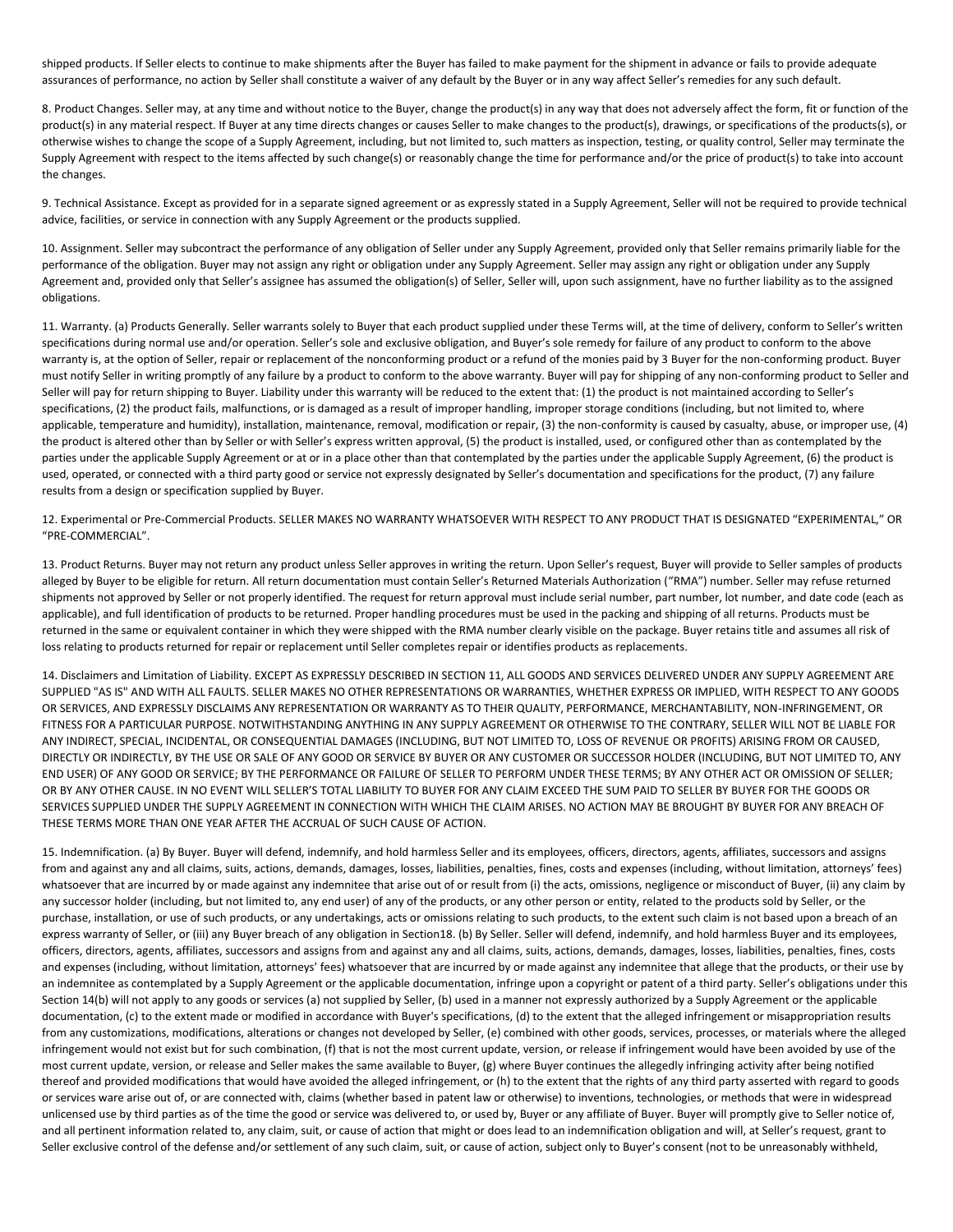delayed, or conditioned) with respect to any settlement that purports to bind a Buyer indemnitee where the settlement involves injunction or any admission of fault or liability by the Buyer Indemnitee.

16. Fail-Safe or Critical Operations. Seller's products are not designed, intended, authorized, or warranted to be suitable for use or resale as control equipment in, or for other applications related to, hazardous or critical environments requiring failsafe performance, such as in the operation of nuclear facilities, aircraft navigation or communications systems, air traffic control, life support, weapons systems, or other application in which the failure of a product could lead to death, personal injury, or severe physical or environmental damage. Buyer will not use or permit to be used the purchased products for such fail-safe or critical applications, and further agrees to indemnify Seller and its employees, officers, directors, agents, affiliates, successors and assigns against all actions, suits, proceedings, costs, expenses, damages, and liabilities, including attorneys' fees, arising out of any breach of Buyer's obligations in this Section15.

17. Confidentiality. Buyer will, notwithstanding that any Supply Agreement may have terminated, keep in confidence, and prevent the disclosure to any person all information and data disclosed to it by Seller that is marked confidential or by its nature ought to be considered confidential, including, but not limited to, quotes, business plans, technological techniques, prints, inventions, and research and development. Notwithstanding the foregoing, Buyer will not be liable for disclosure of any confidential information if the same: (i) is or becomes readily ascertainable by the public by proper means without breach by Buyer of any obligation to Seller of confidentiality; (ii) is disclosed with the prior written approval of Seller; or (iii) becomes known to Buyer from a source other than Seller without breach of these Terms by Buyer or breach by the source of any obligation of confidentiality. Seller will have no obligation of confidentiality or non-use with respect to information that Seller receives from buyer unless such obligations are established in a separate written confidentiality agreement signed by Seller.

18. Intellectual Property. Except as expressly and particularly set forth in a separate written agreement signed by Seller, Buyer will obtain no right whatsoever in any copyright, patent, trademark, trade secret, mask work, or other intellectual property right of Seller or that Seller creates, originates, discovers, or reduces to practice, or in which Seller acquires author or other rights, whether in consequence of these Terms, any Supply Agreement, any transaction or dealing between Seller and Buyer, or otherwise. Seller reserves all such rights to itself. The parties acknowledge that, absent a specific and separate written and signed agreement between the parties expressly granting rights to Buyer, no Supply Agreement is intended to require that Seller perform any development work for Buyer or create for Buyer any work of authorship, invention, or other matter in which proprietary rights exist.

19. Export Controls. Unless an appropriate license, exemption or similar authorization has been duly obtained, Buyer shall not, nor shall Buyer authorize or permit its employees, agents, successors or assigns to, export or re-export any products to any country identified as a prohibited destination by any applicable laws or regulations. Furthermore, Buyer hereby agrees to undertake and perform all "denied party screening" or similar obligations imposed by or arising under applicable laws or regulations. Buyer agrees and acknowledges that, to the extent applicable, these commodities and/or technology will be/were exported from the United States or other country of origin solely in accordance with the United States Export Administration Regulations or other export regulations applicable in the jurisdiction of origin. Any diversion contrary to U.S. or other applicable law is prohibited.

20. End-of-Life Disposition. Buyer will, or will require Buyer's successor owner of the product(s) to, at Buyer's or the successor's own expense, properly dispose of the products according to any applicable law.

21. Governing Law; Jurisdiction; Venue; Severability. These Terms and all Supply Agreements will be governed by and construed in accordance with the law of the State of Michigan without regard for their conflict of law rules. The United Nations Convention on Contracts for the International Sale of Goods will not apply to these Terms or any Supply Agreement. Any action or claim arising out of or related to these Terms or any Supply Agreement may be brought only in the courts of the State of Michigan sitting in Livingston County, Michigan or the United States District Court for the Eastern District of Michigan and Seller and Buyer each irrevocably consent to the jurisdiction of, and venue in, such courts. If 4 any provision of any Supply Agreement is illegal or unenforceable, such provision will be reformed to, insofar as is possible, permit it to confirm with applicable law and, in any case, the remaining provisions will continue in full force and effect.

22. Use of Products. Buyer shall use, and require its employees, contractors, and agents to use, all available safety precautions, in addition to any specifically set forth in any manuals, material safety data sheets, technical data sheets, instruction sheets, if any, furnished by Seller (or available from raw material suppliers) relating to Seller's products. If Buyer does not receive any required material safety data sheets for any product from Seller, Buyer will request them from Seller. If Buyer fails to strictly observe each and every one of the obligations set forth in this Section 21 or if Buyer's use of any of Seller's products is in violation of any standard or rule of the American National Standards Institute or Occupational Health and Safety Act, or other applicable workplace law, regulation, or standard, Buyer will indemnify, defend, and hold harmless Seller and Seller and its employees, officers, directors, agents, affiliates, successors and assigns from and against any and all claims, demands, damages, actions, and causes of action, as well as any and all liability, loss, or expense of any kind, including reasonable attorneys' fees arising from, connected with or in any way pertaining to any such failure by Buyer.

23. Notification. Buyer shall notify Seller promptly, and in any event within 30 days, after any accident or failure involving Seller's products that results in personal injury or damage to property and shall cooperate fully with Seller in investigating and determining causes of such accident or failure.

24. Attorneys' Fees and Costs. Buyer will pay Seller's reasonable attorneys' fees and other costs and expenses for any legal or equitable action undertaken by Seller to enforce these Terms or the provisions of any Supply Agreement.

25. Errors. Any and all typographical or clerical errors made by Seller in these Terms, in Seller's quotations or communications, or any Supply Agreement are subject to correction by Seller.

26. Force Majeure. Seller will not be liable for failure to deliver, or for delay in delivery of, the products to the extent arising out of or related to causes beyond its reasonable control, including, without limitation, acts of God or of the public enemy, acts of any governmental authority, fires, floods, other casualties, severe weather, epidemics, quarantine restrictions, strikes, labor disputes or shortages of labor, embargoes, wars, riots, civil commotion, shortage of rail cars or semi-tractors and trailers, delays in transit, unavailability of transportation services, or inability to secure necessary materials(whether at all or at commercially reasonable prices). In no event will Seller be liable for any loss or damage, including in particular, direct, incidental, indirect, special, punitive or consequential damages (including loss of profits) due to any failure to deliver or delay in delivery. If Seller is wholly or partially unable to perform because of any cause beyond its reasonable control, Seller may allocate production and deliveries among Seller's customers or may terminate the Supply Agreement without any further liability to Buyer.

27. Remedies Cumulative. All rights and remedies of Seller under these Terms and any Supply Agreement are cumulative. No pursuit or receipt by Seller of any particular remedy will constitute an exclusive election of remedies and Seller will have the benefit of all remedies available at law, in equity, or otherwise.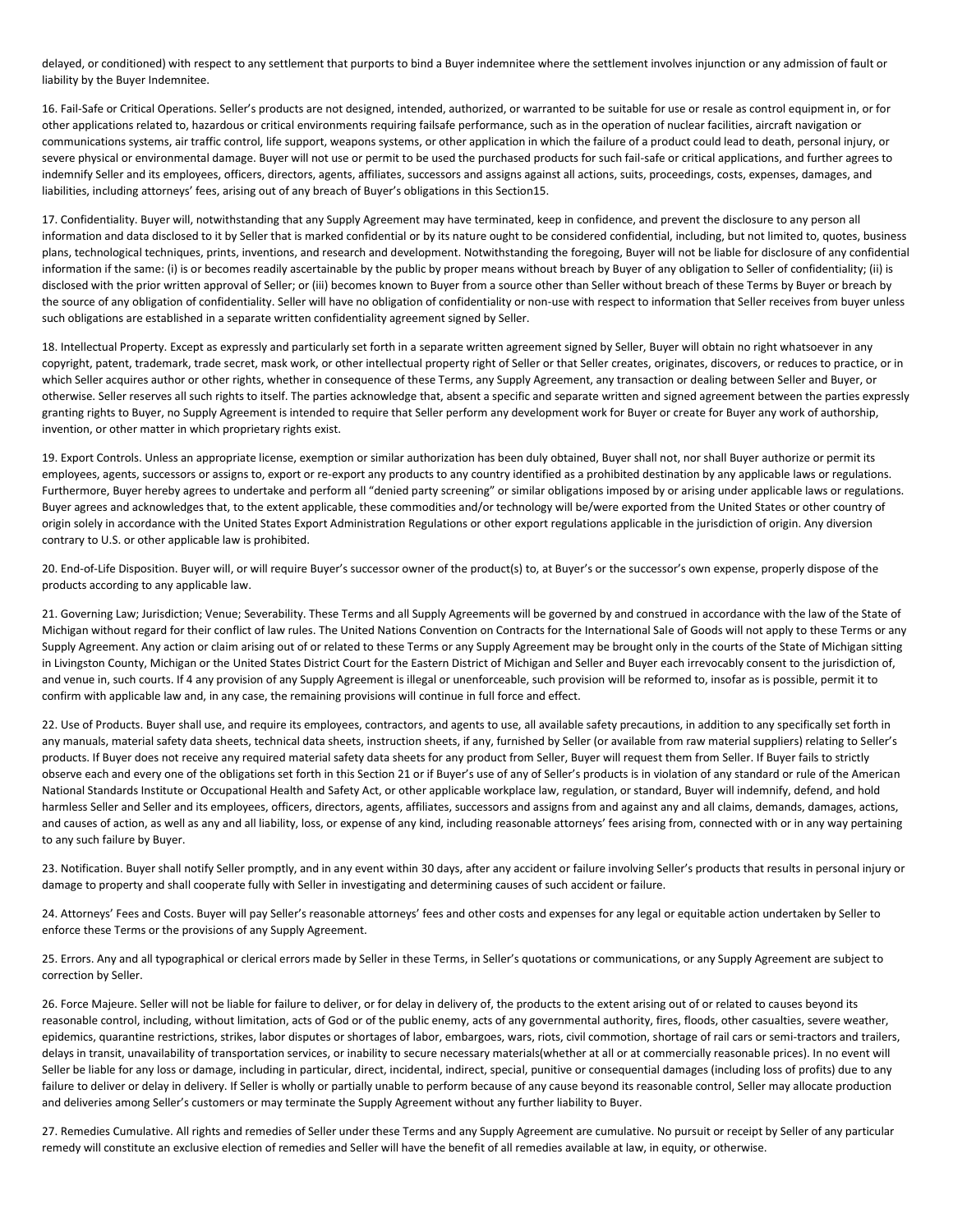28. Cross-Default. Any default by Buyer under any other agreement to which Seller or any Seller affiliate is a party will be a default by Buyer under these Terms and of each Supply Agreement. Such other agreements may, where applicable, be (but are not limited to), distributor or similar agreements.

29. Third Parties. Except for the indemnitees under the indemnification obligations contained in these Terms (each of whom is an express third-party beneficiary of such indemnification obligations), there are no third-party beneficiaries of any right or obligation under these Terms or any Supply Agreement.

30. Third-Party Terms. Under no circumstances will Seller be obliged or liable to Buyer or to any third party with respect to any representation, warranty, covenant, duty, or liability to any third party, whether as part of a "directed sourcing" arrangement or otherwise. Without limiting the foregoing, Seller expressly disclaims and rejects any obligation of any kind to comply with any terms or conditions of Buyer's direct or indirect customer(s), regardless of any obligation to such persons taken on by, and/or imposed upon, Buyer and regardless of whether Seller is aware of any such requirement upon Buyer. Seller will be liable to any third party, if at all, solely according to such separately negotiated, written, and signed agreement, if any, as Seller actually negotiates and executes with such third party.

31. Entire Agreement. Generally. These Terms, together with any specific terms contained in any Supply Agreement, any separate written and signed distributor agreement, and any separate written confidentiality agreement (collectively, the "Agreement") represent the entire agreement between the parties with respect to the subject matter of this Agreement. All prior or contemporaneous agreements, representations, statements, negotiations, and undertakings between the parties, whether written or oral, with respect to the subject matter of this Agreement are superseded by this Agreement. Purchase Orders and Other Ancillary Documents. No provision of any purchase order, order acknowledgement, or other transactional document exchanged by the parties that is inconsistent with this Agreement will have any effect. Each party may freely accept, acknowledge, process, deliver upon, or otherwise deal with such documents, but the effect of doing so will be solely for administrative convenience without substantive effect. Amendment. This Agreement may be amended solely by a writing signed by the party against which enforcement is sought.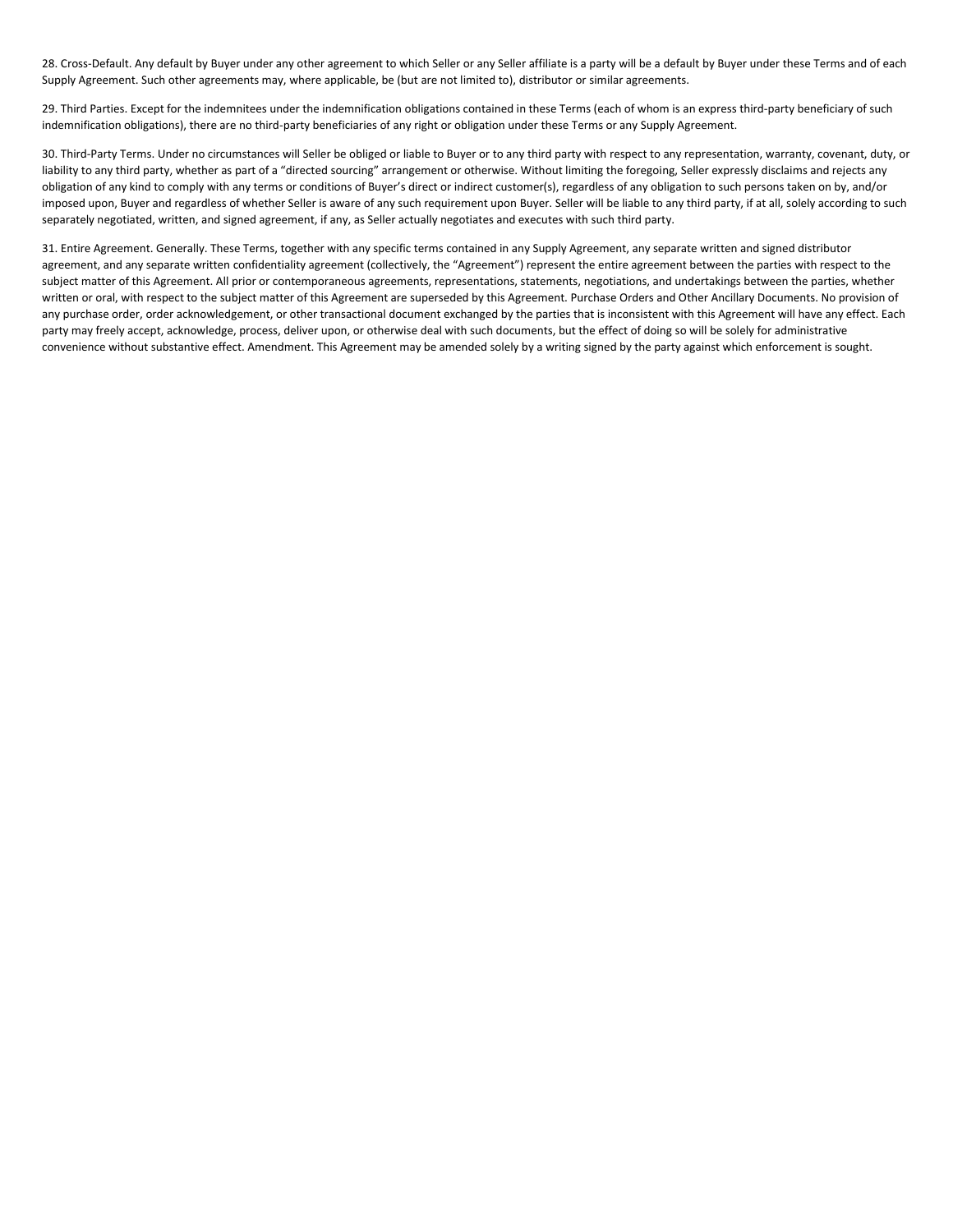## **GENERAL POLYMERS THERMOPLASTIC MATERIALS** TERMS AND CONDITIONS OF PURCHASE

1. Offer and Acceptance. Each purchase order that General Polymers Thermoplastic Materials or its affiliate (in either case, "Buyer") issues (each a "Purchase Order"), together with these Terms and Conditions of Purchase, is Buyer's offer to purchase the goods ("Goods") and services ("Services") identified in that Purchase Order. Each Purchase Order, together with these Terms and Conditions of Purchase (these "Terms"), and any other documents specifically incorporated into the Purchase Order by Buyer or separately agreed to in writing, such as specifications, drawings, requirements of Buyer's customer, or quality requirements, are, collectively, a "Supply Agreement." All sales by Seller to Buyer are conditional on Seller's assent to the terms of the Supply Agreement exclusively and without regard for any Seller-proffered terms or conditions. If these Terms are first tendered to Seller before Seller tenders Seller's terms and conditions to Buyer, these Terms are in lieu of any terms and conditions later submitted by Seller and Buyer rejects all additional or different terms and conditions of Seller, whether confirmatory or otherwise. If Buyer tenders these Terms after the tender by Seller of other terms and conditions, whether as part of a Seller-generated purchase order or otherwise, then Buyer's acceptance of any offer by Seller associated with Seller's terms and conditions is expressly conditioned upon Seller's acceptance of the Supply Agreement, including these Terms, exclusively and to the exclusion of any proffered Seller terms or conditions, regardless of whether these Terms contain any terms additional to, or different from, any terms proffered by Seller. Seller's confirmation or acknowledgement of a Purchase Order, these Terms, or a Supply Agreement, Seller's commencement of performance, or Seller's tendering of Goods or Services ordered will constitute Seller's acceptance of these Terms, and of the Supply Agreement, exclusively.

2. Invoices. Seller must submit invoices plainly marked with Buyer's purchase order number. Except as otherwise expressly stated in a Purchase Order, Buyer will pay all undisputed amounts under Seller's properly issued invoices within 60 days after receipt of the Goods and/or Services to which the invoice applies.

3. Pricing. The prices contained in each Purchase Order are firm prices that are not subject to change, regardless of materials prices, the prices of labor, or any other causes. For the avoidance of doubt, under no circumstances will UCC Sec. 2-615 or any other similar rule of law be construed to permit any change in pricing. Pricing includes all packing costs. Seller represents and warrants to Buyer that the prices and terms stated in any Supply Agreement are at least as favorable to Buyer as any prices and/or terms that Buyer offers or provides to any other customer of Buyer for each good and service that is similar to the Goods and Services. If and when Seller offers or provides to any third-party prices and/or terms that are more favorable than the prices and/or terms with respect to a Good or Service under any Supply Agreement, Seller will immediately notify Buyer of such more favorable price(s) and/or term(s) and give to Buyer the more favorable price(s) and/or term(s).

4. Taxes. Buyer will not be liable to Seller for, and Seller may not collect from Buyer, any taxes associated with the provision or receipt of the Goods and/or Services other than taxes imposed by a governmental unit that expressly requires Seller to collect such taxes from Buyer. Whenever federal, state, or local taxes are charged or collected, Buyer must list taxes separately on each invoice.

5. Shipping Terms. Unless otherwise expressly stated in a Purchase Order, all prices are F.O.B. (UCC Code Sec. 2-319) Washington, NJ for orders shipped within the United States and DDP (Incoterms 2010) Buyer's plant for orders shipped internationally.

6. Packing; Containers. Seller will plainly mark all containers, crates, boxes, and packages with Buyer's order number and include packing lists with all shipments. The packing list for the last shipment for a particular order must conspicuously bear the notation "Order Completed" or another notation to that effect. Failure to properly mark purchased Goods will delay payment until Buyer receives proper documentation.

7. Deliveries. Time is of the essence in all of Seller's performances under any Supply Agreement. If Seller fails to timely deliver any goods or services provided for in a Supply Agreement, Buyer may, among its other remedies, (1) require that Seller ship by express or other more rapid means of delivery, any additional expense to be paid by Seller, or (2) cancel all or any part of the applicable Supply Agreement. If, by reason of Seller's failure to make deliveries as or when specified, Buyer finds it necessary to use other articles of material in place of those covered by a Supply Agreement, Seller will pay Buyer whatever expense, loss, or damage Buyer sustains by reason thereof. Seller will promptly give notice to Buyer of any fact or circumstance of which Seller is aware or of which Seller could, with reasonable diligence, be aware, that could reasonably be expected to delay any delivery of Goods or Services under any Supply Agreement. Seller may not ship excess quantities unless expressly authorized by Buyer in a signed writing. If Seller ships unauthorized excess quantities, Buyer may ship the same back to Seller FOB Buyer's location of, if Buyer retains the unauthorized excess quantities, Seller will reimburse Buyer for the reasonable costs of storing any unauthorized excess quantities delivered and, in any case, risk of loss to the Goods will remain with Seller. Buyer need not perform incoming inspections of any Goods or Services and Seller waives any right to require Buyer to conduct any such inspections.

8. Quality Programs. Seller will participate in Buyer's supplier quality and development program(s), if any, and comply with all quality requirements and procedures that Buyer specifies from time to time.

9. Inspection; Acceptance. All Goods and Services, and the facilities at which Seller manufactures, processes, or provides the same, are subject to inspection and/or test at any reasonable time or place, and in any quantity by Buyer or Buyer's direct or indirect customer(s). If any such inspection and/or test is made on Seller's premises or the premises of Seller's subcontractor(s), Seller will furnish, without additional charge, all reasonable facilities and assistance required by the inspectors. Such inspections and/or tests shall not relieve Seller of the obligation to make full and adequate inspections and tests. Receipt of, and/or payment for, Goods and Services will not itself constitute acceptance by Buyer of any Goods or Services. If a Good or Service is defective, the Buyer or its customers may reject such Goods and/or Services or require their replacement or correction. Buyer may return all rejected Goods or Services at Seller's invoice price plus all transportation charges and handling expenses. Buyer may, or may cause a third party to, rework, repair, or correct, any Goods or Services that fail to conform to the warranties contained in these Terms and Seller shall bear all costs thereof. Buyer may reject all Goods and Services if any of the Goods or Services do not conform to the warranties contained in these Terms and Buyer will have no obligation to reject only commercial units of the Goods or Services.

10. Warranties. Seller represents and warrants to Buyer and to each of Buyer's direct and indirect customers and users (a) that the Goods and Services will conform strictly to the specifications, drawings, samples or descriptions furnished to or by Buyer; (b) that the Goods and Services and new and of good quality and workmanship; (c) that the Goods and Services will be free of defects in design (unless, and then only to the extent that, Buyer provided the design), materials, or manufacture; (d) that the Goods and Services will be merchantable; (e) that the Goods and Services will be fit for the particular purposes intended by Buyer and/or Buyer's direct and indirect customers; (f) that the Goods and Services will comply with all applicable environmental, occupational, safety, health and other laws, rules, and regulations applicable to the design, function, or use of the Goods and/or Services in any jurisdiction of which Buyer informs Seller; (g) any Goods that are reasonably likely to go to an end user's hands in substantially the same form as when delivered to Buyer will have attached all warning labels, tags, or other notices necessary to avoid a failure-to-warn claim of product liability with respect to the Goods; and (h) neither the Goods nor the Services, nor their possession or use by any Buyer Indemnitee (defined below) as contemplated by a Supply Agreement or as implied by the nature or character of the Goods and Services, will infringe upon, violate, or misappropriate any intellectual property, contract, or other right of a third party. Seller shall immediately notify Buyer of any errors in specifications or drawings provided by Buyer to the extent that Seller is aware of same or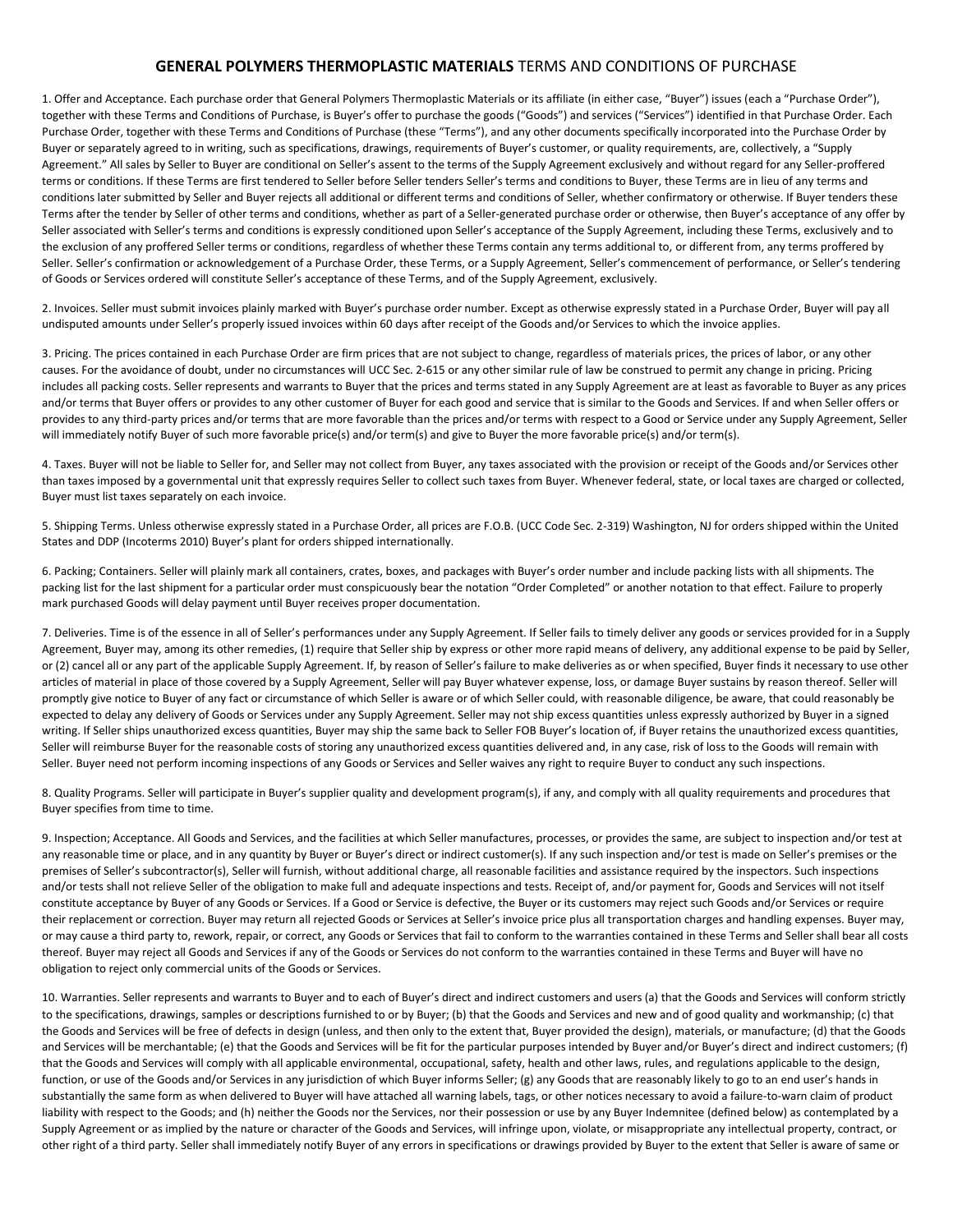that a reasonably skilled manufacturer, provider, or merchant of goods and services of the kind should have discovered. Seller further warrants that it has merchantable title to all Goods and that Seller will deliver all Goods free and clear of liens and encumbrances.

11. Hazardous Materials. If any Goods are, or contain, materials that are identified by any workplace health or safety or environmental law as hazardous, Seller will prominently label the Goods as such and will provide to Buyer, before delivery or concurrently with delivery, all Material Safety Data Sheets and any other information necessary to handle and store the Goods safely.

12. Indemnification. Seller will indemnify, defend, and hold harmless Buyer and Buyer's equity holders, directors, managers, officers, employees, agents, and direct and indirect customers (each a "Buyer Indemnitee") against any third-party claim or demand for injury or death of persons, property damage, economic loss, and any other damages, losses, costs, and expenses (including reasonable legal fees), regardless of whether the claim or demand arises under tort, contract, strict liability, or other theory, to the extent caused or alleged to have been caused by Seller's defective design, manufacture, or provision of Goods or Services, Seller's willful or negligent acts or omissions in its performance under a Supply Agreement, or any other fact that, if true, would be, or be evidence of, a breach by Seller of any warranty under a Supply Agreement.

13. Insurance. Seller will procure and maintain insurance reasonably satisfactory to Buyer covering Seller's liability for the items for which Section 12 requires Seller to indemnify the Buyer Indemnitees. Seller further agrees to furnish an insurance carrier's certificate showing that Seller has adequate insurance coverage in the following minimum amounts. Workers' compensation - statutory requirements for state or states in which work is to be performed; employer's liability – \$1,000,000.00; general liability – bodily injury \$1,000,000.00 per occurrence and \$2,000,000.00 annual aggregate; automobile liability – bodily injury \$250,000.00/500,000.00 and property damage \$1,000,000.00. Said certificate must set forth the amount of coverage, number of policy and date of expiration. Seller will cause Buyer to be named additional insured on each such policy insurance and will cause the insurer(s) to give to Buyer at least 30 days' notice of any expiration, termination, or reduction of such insurance. For the avoidance of doubt, nothing in this Section 13 will reduce Seller's obligations under Section 12 or require that Buyer limit its recovery to the benefit of, or proceeds of, any insurance.

14. Intellectual Property Rights. (a) Buyer's Intellectual Property. Buyer does not by these Terms or any Supply Agreement transfer to Seller any right in any idea, invention, improvement, new and useful process, machine, manufacture, or composition of matter, new and useful improvement thereof, novel ornamental design of a functional item work of authorship, patent, trade secret, trademark, service mark, copyright, mask work, or other intellectual property right ("Intellectual Property Right") of Buyer in information, documents, or property that Buyer makes available to Seller under a Supply Agreement or otherwise, other than the right to use Buyer's Intellectual Property Rights to produce and supply Goods and Services solely to Buyer. (b) Intellectual Property Rights Generated in Performance of Supply Agreement. If Seller, in the course of performance under a Supply Agreement, creates, discovers, invents, generates, or reduces to practice anything in which Intellectual Property Rights arise or exist, Seller will immediately (i) give notice to Buyer of the creation, 6 discovery, invention, or work of authorship and the Intellectual Property Rights therein, (ii) assign to Buyer all such Intellectual Property Rights, and (iii) cooperate with Buyer (including, but not limited to, by making available Seller personnel to assist in prosecution of such rights), at Buyer's expense for reasonable out-of-pocket costs, in prosecuting, securing, registering, and perfecting such rights in Buyer. (c) Infringement. Seller will indemnify, defend, and hold harmless each Buyer Indemnitee from and against all claims, suits, actions, liabilities, losses, damages, penalties, interest, costs, and expenses, including reasonable legal fees, arising out of, or relating to, any actual or alleged infringement by the Goods or the Services (or the possession or use thereof by any direct or indirect customer of Buyer) of a third-party Intellectual Property Right, contract right, or other right.

15. Compliance with Law. In the performance of all Supply Agreements, Seller will comply will all federal, state, and local laws, ordinances, rules, orders, regulations, or requisitions that are applicable to each Supply Agreement and/or to Seller. Seller will, upon Buyer's request, furnish to Buyer such certificates of compliance with the same, including, but not limited to, Customer environmental requirements, and in such form, as Buyer from time to time requires.

16. Activities at Buyer's Facilities. Seller will cause each agent of Seller to enters any facility of Buyer to comply with all workplace rules and security requirements of Buyer.

17. Changes. Buyer reserves the right at any time to make changes in drawings and specifications as to any Goods or Services. If any actual difference in cost to Seller results, the applicable price(s) shall be equitably adjusted, provided that Seller makes a written claim for adjustment within 10 days after first receiving the proposed changes. Each Supply Agreement is also subject to change, modification, suspension, or cancellation by Buyer in the event of fire, accidents, strikes, government acts, acts of God, curtailments, or reductions in orders by Buyer's customers, or any other conditions or events beyond Buyer's commercially reasonable control.

18. Term and Termination. (a) Generally. Each Supply Agreement will remain in effect for the term specified in the Supply Agreement (which term may be specified as a platform life, product life, quantity, or by other means) unless earlier terminated by Buyer by reasonable (but not less than 30 days') notice to Seller. Upon termination of a Supply Agreement, Seller will assist Buyer in locating an alternative source for the Goods and Services and in moving production to the alternate source selected by Buyer. (b) Termination for Seller's Default. (i) Buyer may forthwith cancel and terminate, in whole or in part, any Supply Agreement in the event that: (A) Seller becomes unable to pay its debts as they become due; (B) A receiver or similar custodian or agent is appointed for Seller or any material part of Seller's business; (C) Seller makes an assignment generally for the benefit of creditors; (D) Seller becomes entitled to demand adequate assurance of performance under UCC Sec. 2-609 and Buyer fails to deliver to Buyer adequate assurance of performance by the earlier of the fifth day after such demand or, if shorter considering the circumstances, a reasonable time after demand; or (E) Seller materially defaults under any of its obligations under any Supply Agreement (whether the Supply Agreement that is the subject of termination or any other Supply Agreement) or any other agreement between Buyer and Seller and fails to cure such default within 10 days after receipt of notice of such default. (ii) In the event of termination of a Supply Agreement or part thereof by Buyer for Seller's default, Buyer may, in addition to termination, have any and all other remedies available at law or in equity.

19. Buyer Property; Bailment. All supplies, materials, tools, jigs, dies, gauges, fixtures, molds, patterns, equipment, other property purchased by Buyer from Seller, furnished by Buyer to Seller, paid for by Buyer, or for which Buyer reimburses Seller ("Buyer Property") shall at all times be and remain the property of Buyer. BUYER MAKES NO REPRESENTATION OR WARRANTY WHATSOEVER WITH RESPECT TO BUYER'S PROPERTY AND PROVIDES BUYER'S PROPERTY "AS IS AND WHERE IS." Seller will not permit any third-party encumbrance or claim of any kind to attach to any Buyer Property. Seller will appropriately segregate Buyer Property and prominently mark and/or tag all Buyer Property as being the property of Buyer. Seller will, at its own expense, insure for the benefit of Buyer to its full replacement value, all Buyer Property in Seller's possession or control. Seller may not use any Bailed Property for any purpose other than Seller's performance of a Supply Agreement for Seller and, in any case, Seller may not use any Buyer Property for its own benefit or the benefit of any third party. Seller may not move any Buyer Property from the initial Seller location to which the Buyer Property is delivered except on the express written and signed instructions of Buyer. Buyer may enter onto Seller's premises at any reasonable time to inspect and/or take all Buyer Property and Seller's records with respect thereto. Seller will arrange with any landlord or other third party any access necessary to any premises over which any such third party may or does limit access. Upon completion of Supply Agreements or parts thereof or their cancellation or termination for whatever cause, Seller